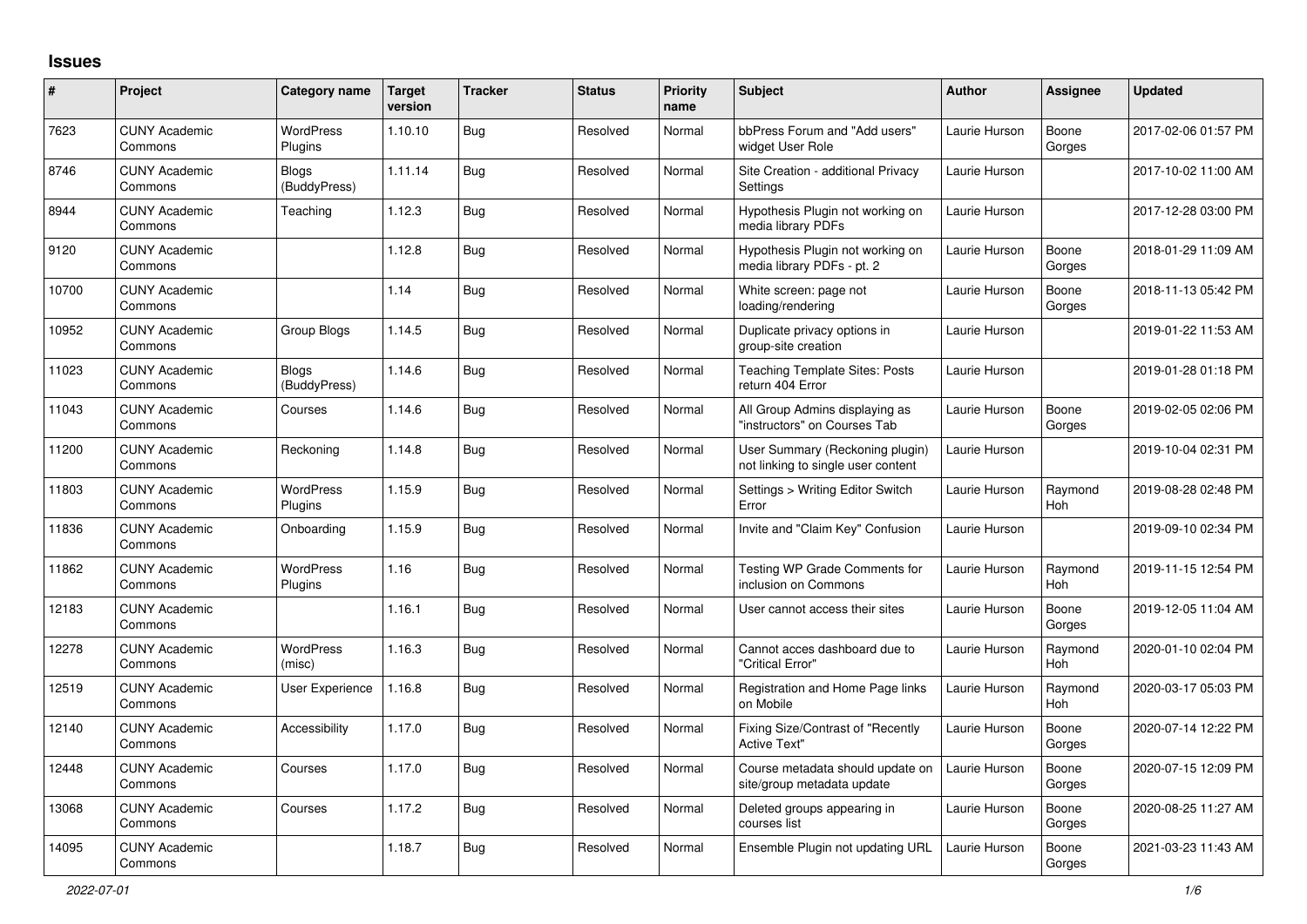| $\pmb{\#}$ | Project                         | Category name                | <b>Target</b><br>version | <b>Tracker</b> | <b>Status</b>        | <b>Priority</b><br>name | <b>Subject</b>                                                            | <b>Author</b> | <b>Assignee</b> | <b>Updated</b>      |
|------------|---------------------------------|------------------------------|--------------------------|----------------|----------------------|-------------------------|---------------------------------------------------------------------------|---------------|-----------------|---------------------|
| 14451      | <b>CUNY Academic</b><br>Commons | <b>Blogs</b><br>(BuddyPress) | 1.18.10                  | Bug            | Resolved             | Normal                  | Search filtering not working<br>correctly                                 | Laurie Hurson | Boone<br>Gorges | 2021-05-12 03:24 PM |
| 15219      | <b>CUNY Academic</b><br>Commons | Layout                       | 1.19.3                   | <b>Bug</b>     | Resolved             | Normal                  | Alignment with Rowling Theme                                              | Laurie Hurson | Raymond<br>Hoh  | 2022-02-08 02:38 PM |
| 15756      | <b>CUNY Academic</b><br>Commons | <b>WordPress</b><br>Plugins  | 1.19.7                   | <b>Bug</b>     | Resolved             | Normal                  | Authors Unable to access<br>dashboard                                     | Laurie Hurson |                 | 2022-04-12 11:31 AM |
| 15947      | <b>CUNY Academic</b><br>Commons |                              | 1.19.8                   | Bug            | Resolved             | Normal                  | Slides and Site Running slow<br>issues                                    | Laurie Hurson |                 | 2022-04-26 10:45 AM |
| 16055      | <b>CUNY Academic</b><br>Commons |                              | 1.19.9                   | <b>Bug</b>     | Resolved             | Normal                  | Header Image Will not Display                                             | Laurie Hurson |                 | 2022-05-10 10:44 AM |
| 16183      | <b>CUNY Academic</b><br>Commons | Onboarding                   | 2.0.1                    | Bug            | Resolved             | Normal                  | Contrast for member names in the<br>invite modal                          | Laurie Hurson |                 | 2022-06-14 11:35 AM |
| 16188      | <b>CUNY Academic</b><br>Commons | <b>WordPress</b><br>Plugins  | 2.0.1                    | Bug            | Resolved             | Normal                  | "Choose a liscense" modal not<br>loading                                  | Laurie Hurson | Raymond<br>Hoh  | 2022-06-02 04:22 PM |
| 16199      | <b>CUNY Academic</b><br>Commons | Directories                  | 2.0.3                    | <b>Bug</b>     | <b>New</b>           | Normal                  | Removed "Semester" Filter from<br><b>Courses Directory</b>                | Laurie Hurson | Boone<br>Gorges | 2022-06-29 11:32 AM |
| 14936      | <b>CUNY Academic</b><br>Commons |                              |                          | <b>Bug</b>     | <b>New</b>           | Normal                  | Commons websites blocked by<br>SPS campus network                         | Laurie Hurson |                 | 2021-11-03 03:57 PM |
| 14940      | <b>CUNY Academic</b><br>Commons |                              |                          | Bug            | New                  | Normal                  | Discrepancy between Commons<br>profile "sites" and actual # of sites      | Laurie Hurson |                 | 2021-11-08 11:09 AM |
| 15757      | <b>CUNY Academic</b><br>Commons |                              |                          | Bug            | New                  | Normal                  | Members # do not match                                                    | Laurie Hurson |                 | 2022-03-30 04:52 PM |
| 7537       | <b>CUNY Academic</b><br>Commons | Events                       |                          | Bug            | Rejected             | Normal                  | bbPress Group Events Widget does<br>not display                           | Laurie Hurson | Raymond<br>Hoh  | 2017-04-27 02:32 PM |
| 14227      | <b>CUNY Academic</b><br>Commons |                              |                          | Bug            | Rejected             | Normal                  | Missing Appearance section of<br>Dashboard                                | Laurie Hurson |                 | 2021-03-24 04:08 PM |
| 15509      | <b>CUNY Academic</b><br>Commons |                              |                          | <b>Bug</b>     | Rejected             | Normal                  | Comments and Image Error                                                  | Laurie Hurson |                 | 2022-03-02 04:26 PM |
| 16087      | <b>CUNY Academic</b><br>Commons |                              |                          | Bug            | Rejected             | Normal                  | ZotPress not displaying Group<br>Librarv                                  | Laurie Hurson |                 | 2022-05-11 05:03 PM |
| 7629       | <b>CUNY Academic</b><br>Commons | <b>BuddyPress</b><br>(misc)  |                          | Bug            | Duplicate            | Normal                  | Coupled Group/Site email<br>generation Issue                              | Laurie Hurson | Boone<br>Gorges | 2017-02-06 04:09 PM |
| 9289       | <b>CUNY Academic</b><br>Commons | <b>WordPress</b><br>Plugins  | Future<br>release        | Bug            | Reporter<br>Feedback | Normal                  | <b>Email Users Plugin</b>                                                 | Laurie Hurson | Boone<br>Gorges | 2018-10-24 12:34 PM |
| 11879      | <b>CUNY Academic</b><br>Commons |                              | Not tracked              | Bug            | <b>New</b>           | Normal                  | Hypothesis comments appearing on<br>multiple, different pdfs across blogs | Laurie Hurson | Laurie Hurson   | 2019-09-19 02:39 PM |
| 12438      | <b>CUNY Academic</b><br>Commons | Courses                      | Not tracked              | <b>Bug</b>     | <b>New</b>           | Normal                  | Site appearing twice                                                      | Laurie Hurson | Boone<br>Gorges | 2020-02-18 01:34 PM |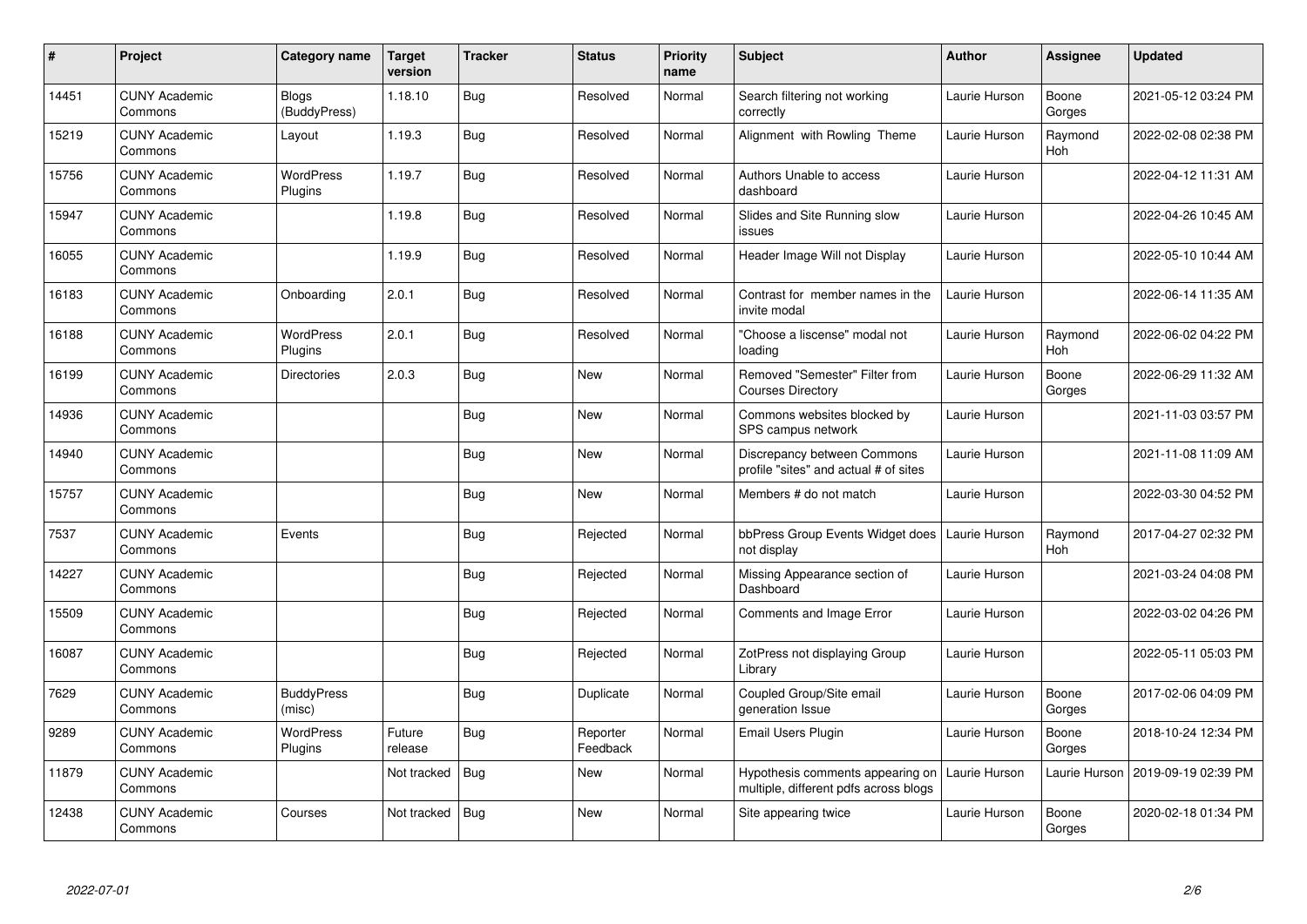| $\pmb{\#}$ | Project                         | Category name               | Target<br>version | <b>Tracker</b> | <b>Status</b>        | <b>Priority</b><br>name | Subject                                                               | <b>Author</b> | Assignee        | <b>Updated</b>      |
|------------|---------------------------------|-----------------------------|-------------------|----------------|----------------------|-------------------------|-----------------------------------------------------------------------|---------------|-----------------|---------------------|
| 11415      | <b>CUNY Academic</b><br>Commons | <b>WordPress</b><br>Plugins | Not tracked       | <b>Bug</b>     | Reporter<br>Feedback | Normal                  | Blog Subscriptions in Jetpack                                         | Laurie Hurson |                 | 2019-05-14 10:34 AM |
| 9137       | <b>CUNY Academic</b><br>Commons | Group Blogs                 | Not tracked       | Bug            | Resolved             | Normal                  | Already existing site not appearing<br>to link (couple) in Group area | Laurie Hurson | Boone<br>Gorges | 2018-03-29 05:07 PM |
| 11482      | <b>CUNY Academic</b><br>Commons |                             | Not tracked       | <b>Bug</b>     | Resolved             | Normal                  | Page Authors on Sites create with<br>template                         | Laurie Hurson |                 | 2020-01-27 03:11 PM |
| 11674      | <b>CUNY Academic</b><br>Commons | <b>WordPress</b><br>Themes  | Not tracked       | <b>Bug</b>     | Resolved             | Normal                  | Thematic theme: Remove/make<br>unavailable                            | Laurie Hurson |                 | 2019-07-30 06:01 PM |
| 12275      | <b>CUNY Academic</b><br>Commons | <b>BuddyPress</b><br>(misc) | Not tracked       | Bug            | Resolved             | Normal                  | Error in Members Directory                                            | Laurie Hurson | Boone<br>Gorges | 2020-01-09 02:40 PM |
| 13632      | <b>CUNY Academic</b><br>Commons |                             | Not tracked       | <b>Bug</b>     | Resolved             | Normal                  | Deleting Files in Group Library                                       | Laurie Hurson |                 | 2021-09-14 10:41 AM |
| 14051      | <b>CUNY Academic</b><br>Commons | Courses                     | Not tracked       | <b>Bug</b>     | Resolved             | Normal                  | <b>Updating Instructor on Course</b><br>Directory Listing             | Laurie Hurson | Boone<br>Gorges | 2021-03-05 12:56 PM |
| 14249      | <b>CUNY Academic</b><br>Commons |                             | Not tracked       | Bug            | Resolved             | Normal                  | Loom Embed Issue                                                      | Laurie Hurson |                 | 2021-04-13 11:07 AM |
| 14266      | <b>CUNY Academic</b><br>Commons |                             | Not tracked       | Bug            | Resolved             | Normal                  | Jquery Emails?                                                        | Laurie Hurson |                 | 2021-09-14 10:43 AM |
| 14726      | <b>CUNY Academic</b><br>Commons |                             | Not tracked       | Bug            | Resolved             | Normal                  | Group not letting me connect to<br>already existing site              | Laurie Hurson | Jeremy Felt     | 2021-09-10 10:08 AM |
| 14791      | <b>CUNY Academic</b><br>Commons |                             | Not tracked       | <b>Bug</b>     | Resolved             | Normal                  | Default author on conference<br>template                              | Laurie Hurson |                 | 2021-09-21 11:07 AM |
| 15409      | <b>CUNY Academic</b><br>Commons |                             | Not tracked       | Bug            | Resolved             | Normal                  | <b>Commons Loading Slow</b>                                           | Laurie Hurson |                 | 2022-02-22 02:32 PM |
| 7424       | <b>CUNY Academic</b><br>Commons | <b>WordPress</b><br>Plugins | 1.10.8            | Feature        | Resolved             | Normal                  | Wordpress Plugin Request:<br>Reckoning                                | Laurie Hurson | Boone<br>Gorges | 2017-01-21 09:02 PM |
| 7653       | <b>CUNY Academic</b><br>Commons | Reckoning                   | 1.10.10           | Feature        | Resolved             | Normal                  | Reckoning Plugin Edit or<br>Workaround                                | Laurie Hurson | Boone<br>Gorges | 2019-10-04 02:31 PM |
| 9104       | <b>CUNY Academic</b><br>Commons | WordPress<br>Plugins        | 1.12.7            | Feature        | Resolved             | Normal                  | Adding 2 Plugins?                                                     | Laurie Hurson | Boone<br>Gorges | 2018-01-23 11:19 AM |
| 9119       | <b>CUNY Academic</b><br>Commons | <b>WordPress</b><br>Themes  | 1.12.8            | Feature        | Resolved             | Normal                  | Installing Invanhoe Theme                                             | Laurie Hurson | Boone<br>Gorges | 2018-02-13 10:35 AM |
| 10258      | <b>CUNY Academic</b><br>Commons | WordPress<br>Plugins        | 1.13.8            | Feature        | Resolved             | Normal                  | Media Library uploads visible to all<br>users on site                 | Laurie Hurson |                 | 2018-08-29 04:53 PM |
| 11201      | <b>CUNY Academic</b><br>Commons | WordPress<br>(misc)         | 1.16              | Feature        | Resolved             | Normal                  | Add "Request to Join this Site"<br>button?                            | Laurie Hurson | Raymond<br>Hoh  | 2019-12-04 10:51 AM |
| 11833      | <b>CUNY Academic</b><br>Commons |                             | 1.16              | Feature        | Resolved             | Normal                  | CC Image Plugin                                                       | Laurie Hurson |                 | 2019-11-08 10:58 AM |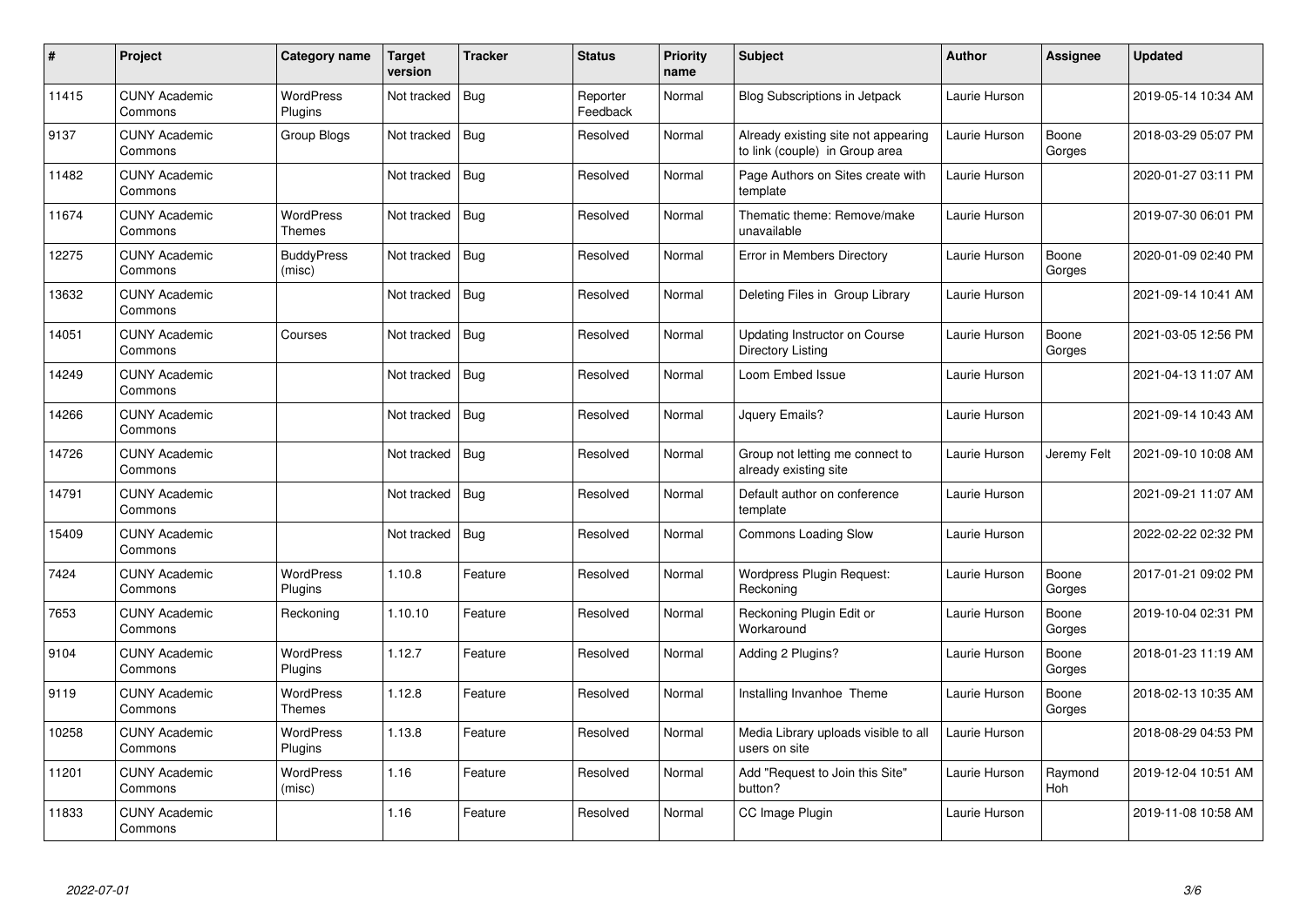| $\#$  | Project                         | Category name                     | <b>Target</b><br>version | <b>Tracker</b> | <b>Status</b> | <b>Priority</b><br>name | <b>Subject</b>                                                                             | <b>Author</b> | Assignee              | Updated             |
|-------|---------------------------------|-----------------------------------|--------------------------|----------------|---------------|-------------------------|--------------------------------------------------------------------------------------------|---------------|-----------------------|---------------------|
| 12139 | <b>CUNY Academic</b><br>Commons |                                   | 1.16.5                   | Feature        | Resolved      | Normal                  | <b>Addressing Redundant Links</b><br>Accessibility Issue                                   | Laurie Hurson | Boone<br>Gorges       | 2020-02-11 10:57 AM |
| 12391 | <b>CUNY Academic</b><br>Commons | <b>WordPress</b><br>Themes        | 1.16.5                   | Feature        | Resolved      | Normal                  | Theme request - Ocean WP                                                                   | Laurie Hurson |                       | 2020-02-11 11:28 AM |
| 12340 | <b>CUNY Academic</b><br>Commons | Blogs<br>(BuddyPress)             | 1.16.7                   | Feature        | Resolved      | Normal                  | Tweaking CC licensing on sites                                                             | Laurie Hurson | Raymond<br><b>Hoh</b> | 2020-03-10 11:54 AM |
| 12447 | <b>CUNY Academic</b><br>Commons | Courses                           | 1.18.0                   | Feature        | Resolved      | Normal                  | <b>Tallying Forum Participation</b>                                                        | Laurie Hurson | Raymond<br><b>Hoh</b> | 2020-12-08 11:32 AM |
| 13678 | <b>CUNY Academic</b><br>Commons | <b>WordPress</b><br><b>Themes</b> | 1.18.1                   | Feature        | Resolved      | Normal                  | Theme request                                                                              | Laurie Hurson |                       | 2020-12-22 03:38 PM |
| 13706 | <b>CUNY Academic</b><br>Commons |                                   | 1.18.1                   | Feature        | Resolved      | Normal                  | Github embed                                                                               | Laurie Hurson |                       | 2020-12-22 03:39 PM |
| 14115 | <b>CUNY Academic</b><br>Commons | Shortcodes and<br>embeds          | 1.18.6                   | Feature        | Resolved      | Normal                  | Add Twine Embed Plugin                                                                     | Laurie Hurson | Boone<br>Gorges       | 2021-03-11 10:53 AM |
| 14018 | <b>CUNY Academic</b><br>Commons | Group Forums                      | 1.18.7                   | Feature        | Resolved      | Normal                  | Forum design improvements                                                                  | Laurie Hurson | Boone<br>Gorges       | 2021-03-23 11:43 AM |
| 14287 | <b>CUNY Academic</b><br>Commons |                                   | 1.18.8                   | Feature        | Resolved      | Normal                  | Add Eventbrite Plugin                                                                      | Laurie Hurson |                       | 2021-04-13 11:21 AM |
| 14380 | <b>CUNY Academic</b><br>Commons |                                   | 1.18.10                  | Feature        | Resolved      | Normal                  | <b>SPLOT Site for User stories</b>                                                         | Laurie Hurson |                       | 2021-05-11 11:37 AM |
| 14170 | <b>CUNY Academic</b><br>Commons | Courses                           | 1.19.0                   | Feature        | Resolved      | Normal                  | Collecting OER Metadata                                                                    | Laurie Hurson | Boone<br>Gorges       | 2022-01-04 12:02 PM |
| 14179 | <b>CUNY Academic</b><br>Commons | Home Page                         | 1.19.0                   | Feature        | Resolved      | Normal                  | Featured Sites and Groups for<br>Home Page Redesign                                        | Laurie Hurson | Colin<br>McDonald     | 2022-01-04 12:03 PM |
| 14457 | <b>CUNY Academic</b><br>Commons | Courses                           | 1.19.0                   | Feature        | Resolved      | Normal                  | Toggle for Public Sites in Course<br>Directory                                             | Laurie Hurson | Boone<br>Gorges       | 2022-01-04 11:16 AM |
| 14786 | <b>CUNY Academic</b><br>Commons | Groups (misc)                     | 1.19.0                   | Feature        | Resolved      | Normal                  | Adding "class project" purpose                                                             | Laurie Hurson | Boone<br>Gorges       | 2022-01-04 11:20 AM |
| 14897 | <b>CUNY Academic</b><br>Commons | Courses                           | 1.19.0                   | Feature        | Resolved      | Normal                  | Adding "Instructor" field to indicate<br>which Admin is Instructor of a<br>"teaching" site | Laurie Hurson | Raymond<br>Hoh        | 2022-01-04 11:19 AM |
| 15251 | <b>CUNY Academic</b><br>Commons |                                   | 1.19.3                   | Feature        | Resolved      | Normal                  | Add "Ultra" theme                                                                          | Laurie Hurson |                       | 2022-02-08 02:37 PM |
| 15383 | <b>CUNY Academic</b><br>Commons | <b>WordPress</b><br>Themes        | 1.19.4                   | Feature        | Resolved      | Normal                  | Add Dazzling theme?                                                                        | Laurie Hurson | Boone<br>Gorges       | 2022-02-22 11:01 AM |
| 15482 | <b>CUNY Academic</b><br>Commons | WordPress<br>Plugins              | 1.19.5                   | Feature        | Resolved      | Normal                  | Request for Plugin 'Serious Simple<br>Podcasting'                                          | Laurie Hurson | Boone<br>Gorges       | 2022-03-08 12:26 PM |
| 15564 | <b>CUNY Academic</b><br>Commons | WordPress<br>Plugins              | 1.19.6                   | Feature        | Resolved      | Normal                  | Plugin request for 'default featured<br>image"                                             | Laurie Hurson |                       | 2022-03-15 11:57 AM |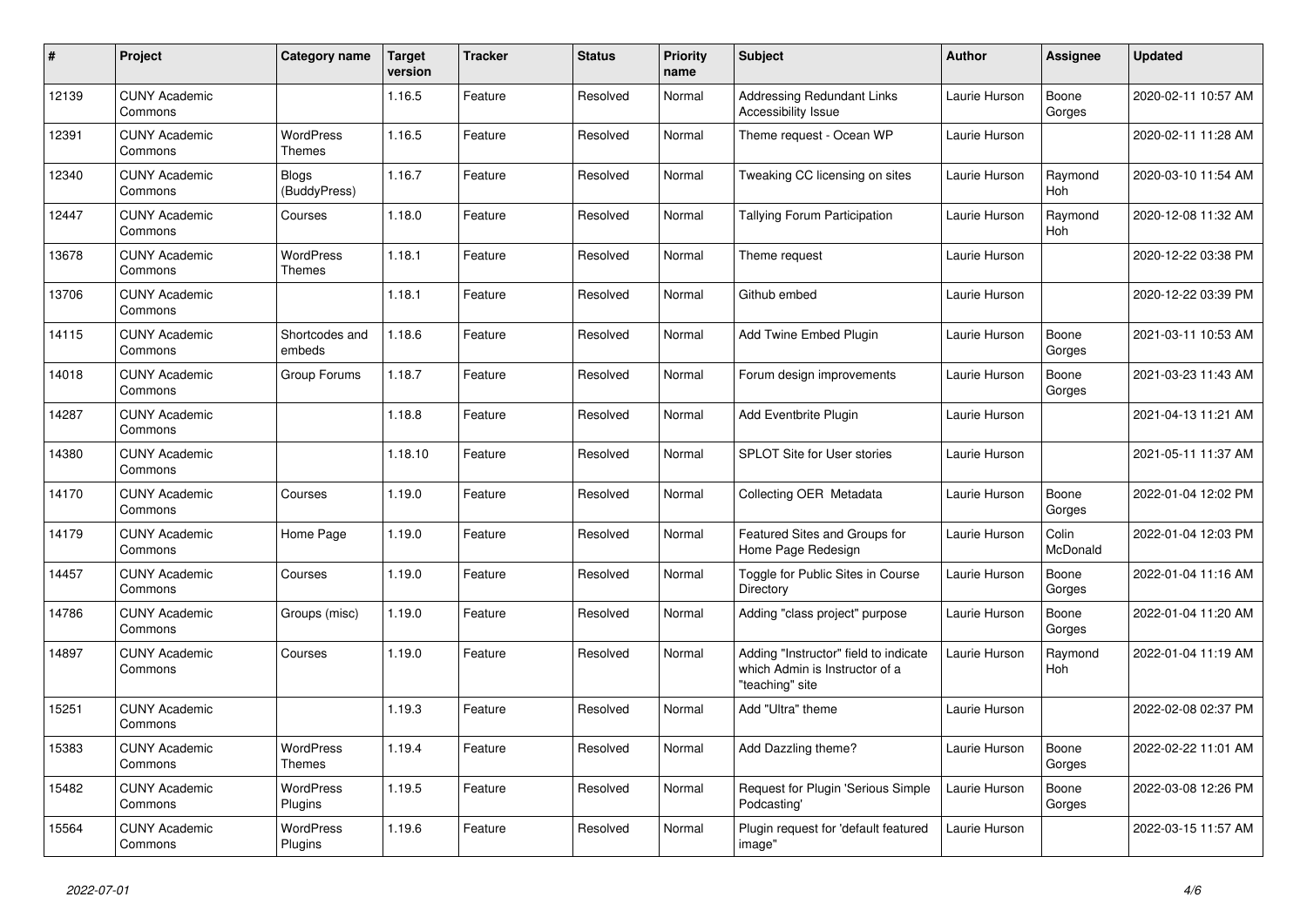| $\pmb{\#}$ | Project                         | Category name               | Target<br>version | <b>Tracker</b> | <b>Status</b>        | <b>Priority</b><br>name | <b>Subject</b>                                         | <b>Author</b> | <b>Assignee</b> | <b>Updated</b>      |
|------------|---------------------------------|-----------------------------|-------------------|----------------|----------------------|-------------------------|--------------------------------------------------------|---------------|-----------------|---------------------|
| 11937      | <b>CUNY Academic</b><br>Commons | Reckoning                   | 2.0.0             | Feature        | Resolved             | Normal                  | Integration between WP Grade<br>Comments and Reckoning | Laurie Hurson | Boone<br>Gorges | 2022-05-26 11:36 AM |
| 15220      | <b>CUNY Academic</b><br>Commons | Groups (misc)               | 2.0.0             | Feature        | Resolved             | Normal                  | Extending the OER Metadata Tag                         | Laurie Hurson | Boone<br>Gorges | 2022-05-26 11:36 AM |
| 12121      | <b>CUNY Academic</b><br>Commons | <b>WordPress</b><br>Plugins | 2.0.3             | Feature        | Reporter<br>Feedback | Normal                  | Embedding H5P Iframes on<br><b>Commons Site</b>        | Laurie Hurson | Boone<br>Gorges | 2022-06-29 11:32 AM |
| 15613      | <b>CUNY Academic</b><br>Commons |                             | 2.0.3             | Feature        | Reporter<br>Feedback | Normal                  | Adding "Passster" plugin                               | Laurie Hurson |                 | 2022-06-29 11:32 AM |
| 14208      | <b>CUNY Academic</b><br>Commons |                             |                   | Feature        | Resolved             | Normal                  | Loom Videos                                            | Laurie Hurson |                 | 2021-03-23 02:25 PM |
| 14878      | <b>CUNY Academic</b><br>Commons |                             |                   | Feature        | Rejected             | Normal                  | Bulk delete forum replies                              | Laurie Hurson | Raymond<br>Hoh  | 2022-04-28 11:35 AM |
| 11789      | <b>CUNY Academic</b><br>Commons | Courses                     | Future<br>release | Feature        | <b>New</b>           | Normal                  | Ability to remove item from Courses<br>list            | Laurie Hurson | Sonja Leix      | 2019-09-24 12:28 PM |
| 13650      | <b>CUNY Academic</b><br>Commons | Group Library               | Future<br>release | Feature        | <b>New</b>           | Normal                  | Forum Attachments in Group<br>Librarv                  | Laurie Hurson |                 | 2021-11-19 12:30 PM |
| 14787      | <b>CUNY Academic</b><br>Commons | Plugin Packages             | Future<br>release | Feature        | <b>New</b>           | Normal                  | Creating a "Design" plugin package                     | Laurie Hurson | scott voth      | 2022-04-27 04:56 PM |
| 11131      | <b>CUNY Academic</b><br>Commons |                             | Future<br>release | Feature        | Reporter<br>Feedback | Normal                  | <b>Image Annotation Plugins</b>                        | Laurie Hurson |                 | 2019-02-26 11:33 AM |
| 12446      | <b>CUNY Academic</b><br>Commons | Groups (misc)               | Future<br>release | Feature        | Reporter<br>Feedback | Normal                  | Toggle default site to group forum<br>posting          | Laurie Hurson | Laurie Hurson   | 2020-03-10 11:57 AM |
| 15923      | <b>CUNY Academic</b><br>Commons |                             | Not tracked       | Feature        | Reporter<br>Feedback | Normal                  | <b>Bellows Plugin Adjustments</b>                      | Laurie Hurson |                 | 2022-04-20 10:10 AM |
| 12023      | <b>CUNY Academic</b><br>Commons |                             | Not tracked       | Feature        | Rejected             | Normal                  | Surfacing Site Storage Capacity &<br>Use               | Laurie Hurson |                 | 2019-10-29 02:15 PM |
| 11193      | <b>CUNY Academic</b><br>Commons | <b>WordPress</b><br>(misc)  | 1.14.11           | Support        | Resolved             | Normal                  | <b>Embedding StoryMaps JS</b>                          | Laurie Hurson | Raymond<br>Hoh  | 2019-04-23 10:54 AM |
| 13578      | <b>CUNY Academic</b><br>Commons |                             | 1.17.8            | Support        | Resolved             | Normal                  | ODP File type upload                                   | Laurie Hurson |                 | 2020-11-17 09:52 AM |
| 14439      | <b>CUNY Academic</b><br>Commons | Spam/Spam<br>Prevention     | 2.0.2             | Support        | Resolved             | Normal                  | Aprroved comments held for<br>moderation               | Laurie Hurson | Raymond<br>Hoh  | 2022-06-28 09:18 PM |
| 13915      | <b>CUNY Academic</b><br>Commons |                             |                   | Support        | Resolved             | Normal                  | Writing in Markdown Question                           | Laurie Hurson |                 | 2021-02-23 10:46 AM |
| 12328      | <b>CUNY Academic</b><br>Commons |                             | Not tracked       | Support        | New                  | Normal                  | Sign up Code for Non-CUNY<br>Faculty                   | Laurie Hurson |                 | 2020-01-28 10:25 AM |
| 12484      | <b>CUNY Academic</b><br>Commons |                             | Not tracked       | Support        | Reporter<br>Feedback | Normal                  | Sign up Code for COIL Course<br>starting in March      | Laurie Hurson | Matt Gold       | 2020-03-02 02:26 PM |